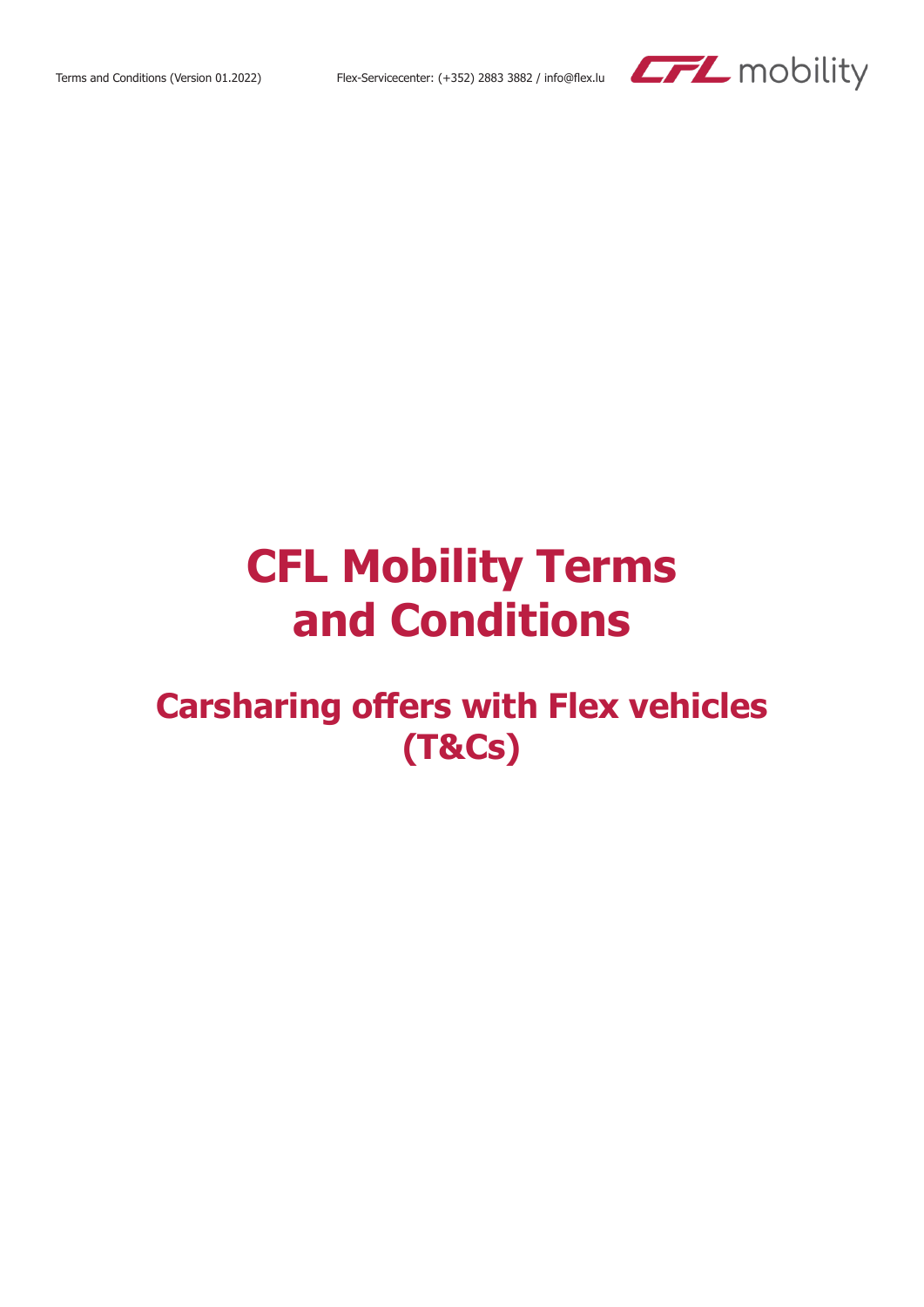

#### SCOPE OF APPLICATION

Thank you for your interest and the trust placed in CFL Mobility, a company with its registered office in L-1616 Luxembourg, 9, place de la Gare and registered in the Luxembourg company register under no. B213407 (hereinafter referred to as "CFL Mobility").

To the exclusion of all other terms and conditions, these Terms and Conditions (hereinafter referred to as "T&Cs") apply to all contractual relationships between a customer and CFL Mobility with regard to the use of car-sharing offers using Flex vehicles (hereinafter referred to as "Flex services").

The document "Fairplay rules & charges" is part and parcel of these T&Cs. CFL Mobility is authorised to make unilateral changes to these T&Cs and to all above-mentioned documents, as well as to its rates and charges and all other CFL Mobility provisions at any time.

The changes are considered approved, unless a customer submits an objection in writing. On informing customers of any change, CFL Mobility will specifically notify them of this consequence. Any customer objection must be received by CFL Mobility within one month of the publication of the change. In the event of an objection, CFL Mobility is entitled to terminate the agreement without notice.

The latest and binding version of the T&Cs, the above-mentioned documents, the rate and charges and all other CFL Mobility provisions are available at www.flex.lu Customers are specifically reminded of the importance of complying with the fairplay rules.

# 2. CONCLUSION OF A CONTRACT

Private individuals can only register online, either via www.flex.lu or the Flex app. In both cases, customers are guided step by step through the registration process and receive all further (necessary) information.

Once the identity of the customer (as a private individual) has been verified by CFL Mobility through presentation of his/her identity card valid in Luxembourg, driving licence and, if applicable, through other documents and criteria, the customer will receive e-mail confirmation of registration from CFL Mobility.

The conclusion of the contract between the customer, an individual, and CFL Mobility is dependent on this registration confirmation.

CFL Mobility is entitled to reject the conclusion of a contract with a private individual without giving any reason.

Legal persons must conclude a written contract made out in duplicate.

# **CUSTOMER ACCESS**

a Once the necessary checks foreseen in the aforementioned Article 2 of the General Terms and Conditions have been performed, new customers will be granted Flex access, enabling them to make a booking, access the vehicle reservation and set off on their journey.

b Access data to Flex services via the Flex app or other media is personal and nontransferable, may not be passed on to third parties and must be stored carefully. Customers will be held liable for any misuse of the access data and media, as well as for any damage caused thereby.

c A Flex account may only be used for one vehicle at a time.

d CFL Mobility reserves the right to deactivate a Flex account (withdrawal of the right to use the system) in the event of the abusive use of Flex services. As of the deactivation date, the Flex access data lose their validity, making it impossible for a customer to benefit from Flex services. Any existing reservations will be cancelled by CFL Mobility. Outstanding payment obligations vis-à-vis CFL Mobility remain valid. Any payments already made will not be refunded.

e Flex access, card loss and replacement.

In the case of a Flex medium being lost or stolen, the Flex-Servicecenter (+352 2883 3882) must be informed immediately. Under the fair-play rules, the activation of a new Flex-Card incurs a fee.

Any use of a deactivated Flex-Card is prohibited. CFL Mobility reserves the right to claim damages and initiate legal proceedings.

# **BOOKING A VEHICLE**

a The customer must book the vehicle before setting off via the Flex booking system (Flex APP, Flex website or, in exceptional cases, through the Flex-Servicecenter (where applicable, for a fee)), providing his customer access data. Bookings without providing customer access data are not possible.

b CFL Mobility cannot guarantee that the vehicle will be bookable and available for the period desired by the customer.

c Customers are not entitled to a particular vehicle.

d Bookings will be declined or may be cancelled by CFL Mobility if the credit card or payment medium cannot be charged. A fee may be charged if the payment medium is no longer valid or chargeable.

e CFL Mobility can only guarantee bookings up to 30 days in advance, bearing in mind that the date booked cannot be later than the end date of the customer's subscription. CFL Mobility has the right to cancel bookings for valid operational reasons at its discretion. After booking a vehicle, the customer receives a booking confirmation in the app, which he/she must check carefully.

f On booking a vehicle, customers should ensure they have sufficient time to return the vehicle on time. Late returns are chargeable, as well as incurring an additional penalty under the fair play rules.

g Insofar as offered by CFL Mobility, when using the "Rental Start Group/Mietantrittsgruppe" option, each member of the group must have their own Flex customer account.

In this case, members have the possibility to take up bookings made by other group members. In such a case, it is not necessary for the person booking the vehicle to be in it during the booked trip.

h Shorter hire periods, changes and cancellations of bookings incur a charge under the fair-play rules.

i A booking can be extended provided the vehicle in question has not been otherwise booked. The request to extend a booking must be made before the end of the booking, via the app or, in exceptional cases, by calling the Flex-Servicecenter (for a fee, if applicable). Any booking request for a period exceeding 72 hours must be submitted to the Flex-Servicecenter and approved by the latter prior to making the booking.

# 5. AUTHORISED DRIVERS

a Under no circumstances may Flex vehicles be made available to unauthorised third parties.

**b** Drivers who are not Flex customers may not drive Flex vehicles.

c Flex customers not belonging to a rental group may drive a Flex vehicle as long as the person who has booked it is in the vehicle.

d In the case of the customer being a legal person, he may nominate persons authorised to drive in his name and for his account.

e The customer must ensure that the authorised driver abides by the provisions set forth in the T&Cs, is fit to drive and has a valid driving licence. The customer assumes responsibility for the actions of the driver. The customer must at all times be able to prove who was actually driving the vehicle.

# **CHECKING A VEHICLE BEFORE STARTING OUT**

a Before starting out, a customer must check whether the car is fit to drive (in accordance with the Highway Code).

Customers are required to check a vehicle for noticeable defects/damage before starting out. The Flex-Servicecenter must be notified of any defects/damage noticed before starting out.

c In the case of no such notification, it will be assumed that no defect/damage existed before starting out.

#### **VEHICLE USAGE**

a A vehicle is considered to be used by a customer in the period between the booked begin and the time of the vehicle's return to the specified location. Vehicle usage also includes any action associated with the use of the vehicle.

b To use a vehicle, a customer must be registered with Flex, have a valid booking and be in possession of a valid driving licence for the specific vehicle category. Customers undertake to always have their valid driving licence with them when driving a Flex vehicle. Disregard will result in damages and will be prosecuted.

c Should the booked vehicle not be parked at the agreed location, the Flex-Servicecenter must be informed immediately by phone.

d Should the booked vehicle not be available for use at the booked time (e.g. on account of a late return, a breakdown, an accident, etc.), Flex will do its best to make another vehicle available at the same or nearest location. A customer has no claim to a replacement vehicle.

e Should the Flex-Servicecenter be unable to make another vehicle available, the customer may, after consultation with the Flex-Servicecenter, be offered the option of using another means of transport at the expense of CFL Mobility. In such a case, the cost must not exceed the amount granted.

f Customers must handle the Flex vehicle with care, using it in accordance with the instructions in the vehicle manual, the vehicle documents and the manufacturer's instructions.

g The customer must not use the Flex vehicle for illegal or immoral purposes or not provided for by the manufacturer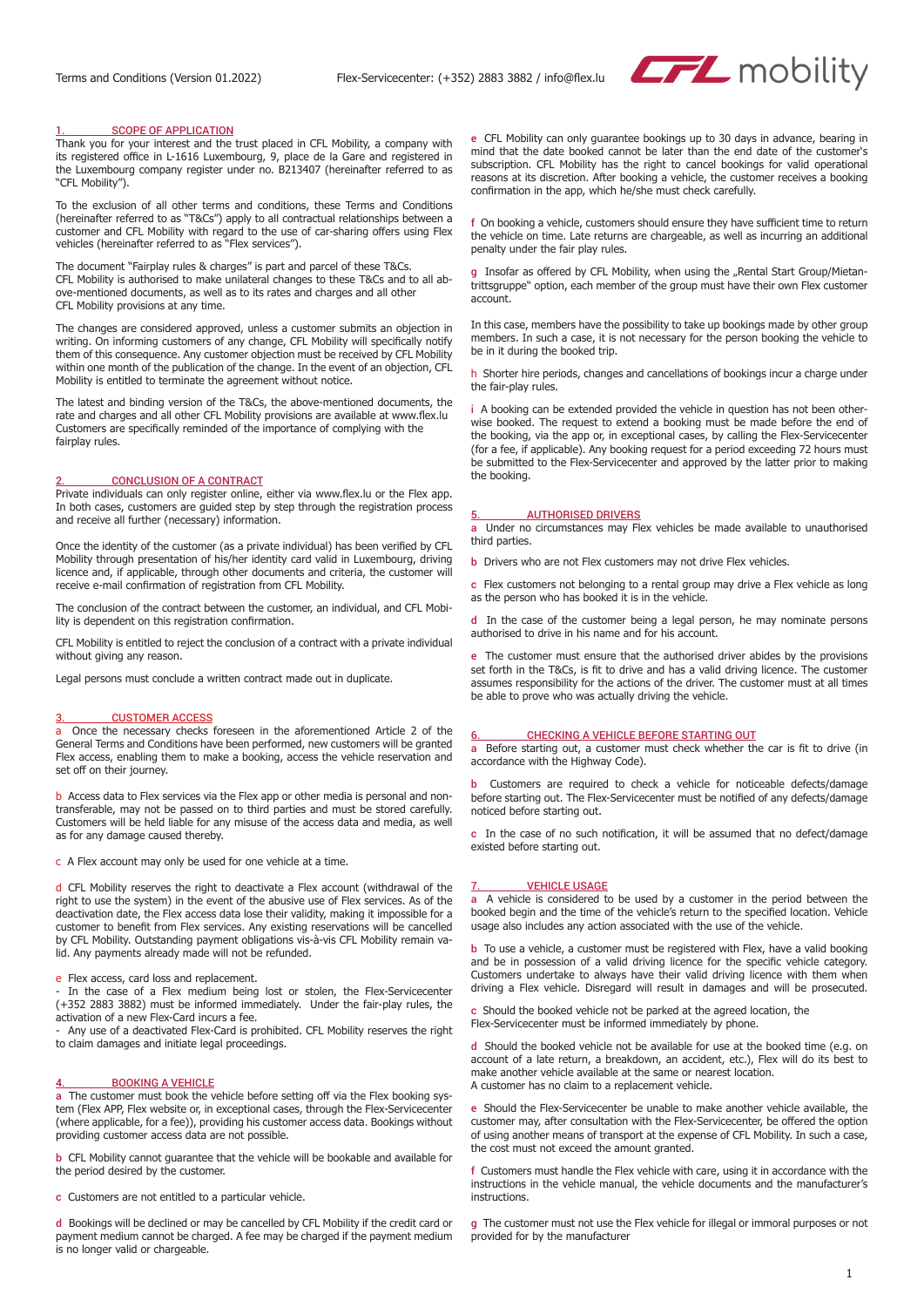

h A customer is responsible for the vehicle from the begin of the booked period until the vehicle is returned. Vehicles must be returned to the location specified in the reservation. Without the explicit agreement of the Flex-Servicecenter, the vehicle may not be dropped off at a location other than the originally booked drop-off location (e.g. in the case of a breakdown, roadworks, etc.). Disregard will incur a charge under the fair play rules.

i Customers are not allowed to eat, drink or smoke in a Flex vehicle.

j Flex vehicles may not be driven under the influence of alcohol, hallucinatory drugs, narcotics, barbiturates, other illegal drugs or any other substance (whether legal or illegal) liable to impair driving ability. The same applies for any other condition impairing driving ability (e.g. fatigue or illness). In all cases, a customer must respect the Highway Code and all other rules and regulations.

k Flex vehicles may only be used for transporting passengers. The Flex transporters are excluded from this.

l Unless prior written authorization by CFL Mobility, Flex vehicles may NOT be used:

- for towing or otherwise moving another vehicle, – for transporting people for hire or reward,
- for sub-renting
- for motor sport events or other competitions and generally for any motor sport practice,
- in an overladen condition, i.e. when the weight of the persons and/or goods transported exceeds the maximum weight stated in the vehicle registration papers,
- for transporting inflammable, toxic or any other dangerous substances,
- for transporting objects which, due to their shape, size or weight, will impair driving safety or may cause damage to the vehicle interior or bodywork,
- for off-road trips or trips on non-public roads,
- as part of demonstrations or rallies, for advertising purposes,
- for driving or skid control lessons, etc.,
- for any other non-standard purpose.
- m The use of roof-racks is prohibited.

n Animals may not be transported. An exception is made for cats and dogs insofar as they are transported in suitable transport boxes.

o Any exceptions to these rules must be explicitly approved by CFL Mobility management.

**p** When parking a Flex vehicle, the Highway Code and the relevant parking restrictions must be complied with. While the vehicle is in use by a customer, the latter is responsible for paying all parking fees.

q Customers must not carry out any repairs or modifications to a Flex vehicle.

r Any damage incurred through improper or inappropriate use of the vehicle will be charged to the customer.

#### **VEHICLE RETURNS**

a The vehicle must be returned to the agreed location at the end of the booked period in a clean and drivable condition, with all documents and accessories found in the vehicle on taking it over still in the vehicle. Should a customer be unable to return the vehicle on time, the Flex-Servicecenter must be notified immediately by phone before the end of the booked period. In the case of a late return, a customer will be charged a late-return fee under the fair-play rules, in addition to the normal rate.

b E-vehicles are to be hooked up to the charging point. Failure to do so will incur a charge under the fair-play rules.

c Should no Flex reserved parking spot be available on returning the vehicle, the customer undertakes to contact the Flex-Servicecenter to agree where the vehicle is to be parked.

d Should the gas tank be below one third of the full capacity when returning the vehicle, it must be refuelled in accordance with the fair play rules. Failure to do so will incur a charge under the fair play rules. Please use the DKV fuel card to pay the refuelling expenses. When refuelling a vehicle, customers must make sure they fill up with the fuel specified for the vehicle. Failure to do so will lead to the cost incurred for remedying the misfuelling being charged to the customer. Damages inflicted to the vehicle by filling the tank with the wrong fuel are not covered by the insurance company. The occurring costs resulting from the damages have to be paid entirely by the customer as the liability reduction does not include this type of damages. Fill-ups paid for by means other than the DKV fuel card may only be refunded in exceptional cases which CFL Mobility is at liberty to assess. In this case, the customer must send the original receipt to CFL Mobility (stating the name, Flex customer number and vehicle registration number) and their bank details in the prepaid envelope provided. The required information can be found in the vehicle's glove compartment. The DKV fuel card may only be used to fill up the Flex vehicle. Unless otherwise specified, vehicles should not be filled up with premium-grade fuel (e.g. « Aral Ultimate 98 », « Aral Ultimate Diesel », « Shell V-Power SP98 », « Shell V-Power Diesel »). CFL Mobility reserves the right to charge for the difference between the price for standard fuel and premium-grade fuel.

e Depending on the vehicle, there may be different parking cards in the Flex vehicles which are used exclusively for parking the Flex vehicle in the designated parking space / in the designated multi-storey car park.

f Throughout the hire period, the customer assumes liability for the refuelling charge card and all parking cards in the vehicle. The customer must ensure that these are left in the appropriate place on returning the vehicle.

g Any abuse of the refuelling charge card or a parking card (for instance for use for a third-party vehicle) may be prosecuted.

h On returning a vehicle, all battery-operated equipment is to be turned off, the steering wheel locked, windows and doors to be properly shut and the vehicle locked. The vehicle must be secured against theft.

i Any defect or damage is to be reported immediately to the Flex-Servicecenter.

j CFL Mobility assumes responsibility for the regular maintenance of vehicles and their cleaning.

k Flex vehicles are to be returned in a clean condition.

l Any soiling of the vehicle beyond normal wear, whether inside or outside, must be cleaned by the customer at his own expense during the hire period. Any damage caused by inappropriate cleaning methods will be charged to the customer by CFL Mobility under the fair-play rules.

m CFL Mobility assumes no liability for any possessions left behind in the vehicle or stolen from it.

#### 9. INVOICING

a On registering, customers must provide details of their current credit card. Secure Socket Layer (SSL) encryption is used for data transmission so that your data is protected against unauthorized access. The encrypted credit card details are only stored with an external, officially certified payment service provider. CFL Mobility S.A. itself only has coded, referenced credit card details.

b The rates and charges for CFL Mobility offerings applicable at vehicle pick-up time can be consulted at www.flex.lu.

c Payments for Flex services are due upon invoicing. The link to the invoice will be e-mailed to the customer.

d Amounts are automatically debited via the specified credit card (MasterCard or Visa) on the date specified on the invoice. Customers must ensure that they have sufficient credit.

e CFL Mobility is authorised to charge late payment fees on overdue invoices under the fair-play rules. Furthermore, late payments are subject to interest at the statutory default rate.

f Fees and additional charges may be levied on any arrears, to be borne fully by the customer.

g Moreover, CFL Mobility reserves the right to revoke (temporarily or permanently) a customer's authorisation to use Flex services, to cancel existing bookings and possibly to terminate the subscriber agreement.

h The revocation of the usage authorisation, the cancellation of existing bookings, the termination of the subscriber agreement and/or the debarment of defaulting payers by CFL Mobility entitle a customer neither to a reduction of already incurred claims, nor to a refund.

i Customers undertake to only make use of Flex services insofar as they are in a position to pay their invoices in due time.

Complaints regarding invoices must be submitted in writing at the latest fifteen (15) days after receipt of the invoice. Otherwise the invoice is considered accepted.

k CFL Mobility may assign its claims to third parties at any time, without necessarily notifying the customer.

l Vouchers/credits can be used against:

- Flex subscriptions,
- hire invoices,
- charges, – reducing Excess amounts ("franchise").

Vouchers may not be reimbursed in cash.

m When calculating the driven kilometres, the distance between the pick-up and drop-off location is used. A system-related difference of up to 5% between the distance calculated by the on-board computer and the vehicle odometer is recognised as acceptable. The distance calculated by the on-board computer takes precedence.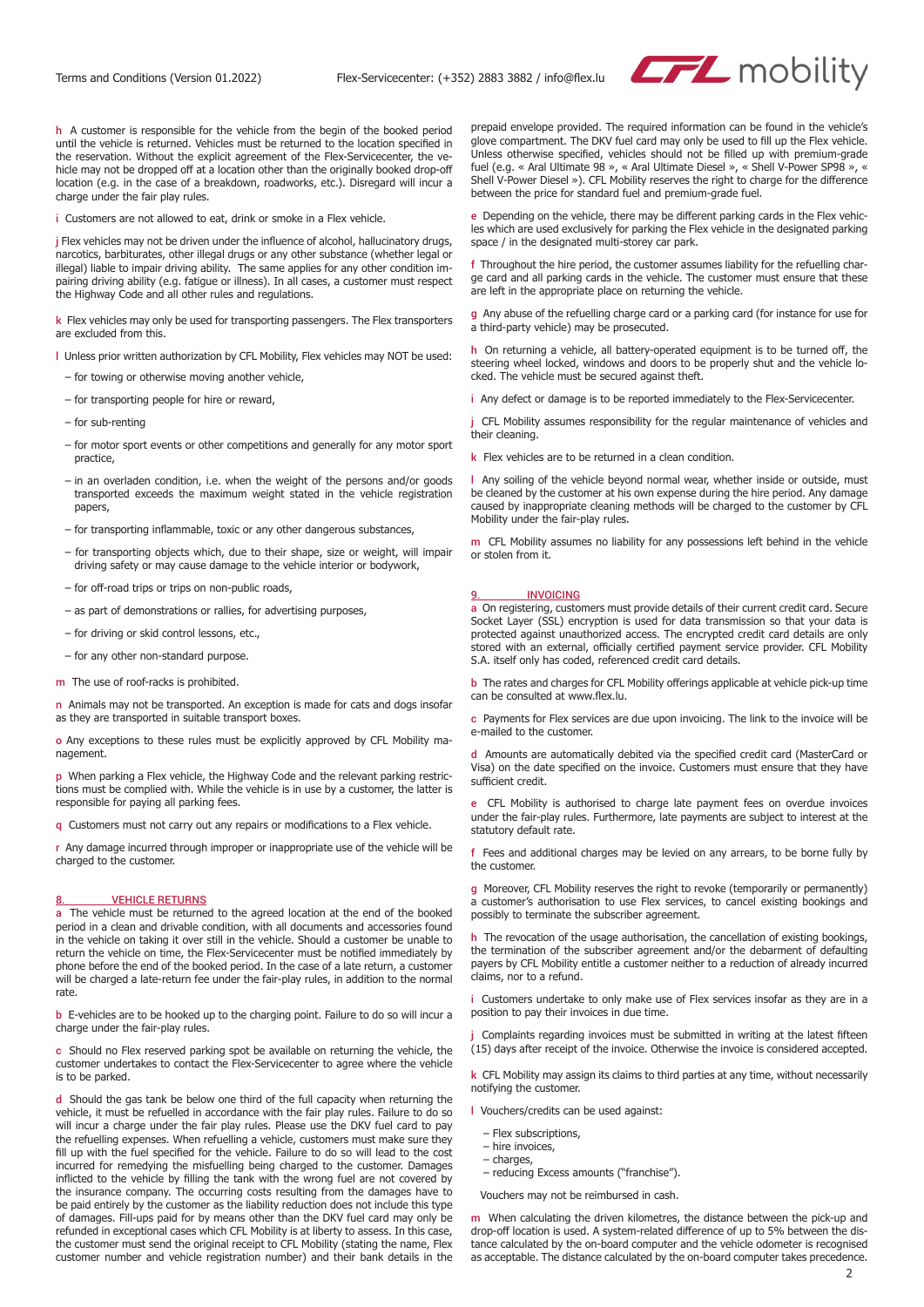

#### 10. BREAKDOWNS AND ACCIDENTS INVOLVING THE FLEX VEHICLE – THEFT

a In the case of any defect, breakdown, accident or any other incident, the journey may not be continued. The Flex-Servicecenter must be notified immediately of the incident and will discuss with the customer the next steps.

**b** As a general rule,

- the Flex-Servicecenter must be notified immediately.
- In the case of any accident, a European Accident Report must be filled out (a form is available in the vehicle). A photo of the Accident Report, together with any photos documenting the incident, must be sent to the Flex-Servicecenter as soon as possible. The customer must send the original Accident Report to CFL Mobility in the prepaid envelope provided which can be found in the vehicle's glove compartment.
- The driver must not give or sign any acknowledgement of guilt or liability or any comparable statement, as this will not be accepted by CFL Mobility.
- Repairs may only be commissioned by CFL Mobility. In principle, customers are not allowed to repair damage to a Flex vehicle themselves or to have it repaired.
- A breakdown service, whether in Luxembourg or abroad, may only be commissioned by CFL Mobility. CFL Mobility will not cover the cost of a customer-commissioned breakdown service or will invoice the customer for the amount in the event of non-compliance with this requirement.
- Customers are obliged to ensure that all necessary and reasonable measures are taken to minimise damage and secure evidence.
- When necessary, the customer should call in the police.

c Should the oil control light, the ABS control light or any other red warning light start blinking, the vehicle is to be halted immediately and the Flex-Servicecenter contacted by phone for further instructions. The journey must not be continued without the explicit consent of the Flex-Servicecenter.

d Damage impairing the vehicle's operation caused by negligence (e.g. damage to tyres, misfuelling, mechanical damage due to mishandling) and the associated costs are not covered by the insurance and will be fully charged to the customer.

e In the case of a vehicle not being available to the customer or a subsequent customer due to a breakdown, accident, traffic jam or force majeure, CFL Mobility is authorised to hold the customer responsible for any negligence leading to the unavailability.

f In the case of the vehicle being stolen, the customer must immediately call in the police and report the theft to the Flex-Servicecenter.

#### 11. DAMAGE TO A FLEX VEHICLE

a A customer must fully reimburse CFL Mobility for all damage caused to the vehicle through disregard of the T&Cs and/or through negligence

b In the event of any damage/accident/breakdown, the Flex-Servicecenter must be notified immediately by telephone. Notifications of damage via a different communication channel (e-mail, letter, etc.) will not be accepted. Damage existing before the start of the journey must be reported to the Flex-Servicecenter immediately and before the start of the journey via the app.

c In the case of no such report existing, CFL Mobility is entitled to consider the customer using the vehicle immediately before the damage was reported as the party causing the damage, and thus responsible for it. In doing so, CFL Mobility may make use of the electronic trip recording system. Obviously, the customer concerned may provide evidence to the contrary.

d Any damage will be repaired at the discretion of CFL Mobility and the insurance company.

# 12. LIABILITY AND INSURANCE

# a CFL Mobility liability

CFL Mobility assumes liability for errors regarding its obligations under this Agreement, subject to the restrictions provided hereafter.

CFL is not liable in cases of force majeure, Force majeure covers all circumstances not influenced by CFL Mobility, such as natural disasters, government actions, decisions of the authorities, blockades, war and other military conflicts, civil unrest, terrorist attacks, strikes, lockouts and other industrial disputes, confiscations, embargoes or other unpredictable and serious circumstances with no causal link to CFL Mobility.

CFL Mobility is not liable for negligence attributable to a customer or a third party to the contract.

CFL Mobility's liability is restricted to EUR 2,500 for material damage. CFL Mobility assumes no liability for immaterial and/or indirect damage.

CFL Mobility cannot be held liable for any losses, damage or delays resulting from the loss or theft of a customer's FLEX access data or media and/or through their fraudulent use by a third party.

CFL Mobility and the vehicle's owner cannot be held liable in cases where it is impossible to reach a customer because he has not updated the necessary customer data.

# b Customer liability

Customers are liable for any breach of these T&Cs, irrespective of whether through their own actions or their failure to take action, and irrespective of whether on their part or on the part of other passengers in the vehicle. Customers are responsible for all consequences of their negligence, in whatever form, and will compensate CFL Mobility and any third parties involved for all direct damage, whether to persons, material or immaterial items.

From the beginning of the hire period to the moment the car is returned to agreed location, locked and left in a state allowing the vehicle to be hired to a subsequent customer, a customer is responsible for the vehicle and its contents.

He assumes full responsibility for the vehicle from the time the vehicle is taken over until its final (possibly late) return.

He undertakes to handle the Flex vehicle as if it were his own.

A customer is liable vis-à-vis CFL Mobility for all damage and all costs associated with the loss or theft of the vehicle, and generally for all damage to the vehicle incurred during the hire period.

However, the owner of the vehicles makes available to customers an insurance policy covering most forms of damage incurred during the responsible use of the vehicle, with customer liability generally restricted to the Excess amount ("franchise") (in accordance with the selected option).

CFL Mobility reserves the right to apply special provisions for young drivers / drivers who have only recently passed their driving test, as well as restricting subscription options to a subscription with a lower Excess amount ("franchise").

In cases where the insurance company refuses to perform due to the customer's conduct (especially driving under the influence of alcohol or narcotics, driving without a valid driving licence, non-notification of an accident/damage, nonsubmission of the original theft protocol, etc.), the customer must pay the entire amount of the damage incurred by CFL Mobility and/or the vehicle owner (including, but not limited to, all repair costs of the vehicle, vehicle loss of value, parking fees, towing costs, etc.).

c Insurance

Insofar as the provisions stipulated in the T&Cs are adhered to, customer liability is restricted as follows:

In line with statutory requirements, Flex vehicles have third-party liability insurance covering damage/injury to third parties (including vehicle passengers).

Flex vehicles are also insured against fire, theft and glass damage up to the amounts specified in the policies.

Customers must pay the Excess amount ("franchise"), the height of which is dependent on the selected subscription, whether for damage to a third party or to the hired vehicle.

For damages resulting from filling the tank with fuel unsuitable for the vehicle, the occurring costs resulting from the damages have to be paid entirely by the customer as the liability reduction does not include this type of damages.

We explicitly point out that all personal items or luggage in the vehicle are not covered by the insurance policies.

In the event of any accident/damage, customers undertake to cooperate with the insurance company, CFL Mobility and the vehicle owner, making available to them all evidence and/or documents necessary for the proper settlement of the claim.

# **ROAD TRAFFIC OFFENCES**

Customers are responsible for all fines and penalties incurred by them or a third party while using a Flex vehicle.

Fines and penalties received by CFL Mobility will be passed on to the police with the details of the related Flex customer. CFL Mobility will charge this customer for the processing under the fair-play rules. Customers are responsible for all associated costs (costs of legal representation and proceedings, fines and penalties, etc.).

#### 14. JOURNEYS ABROAD

Journeys outside the following countries must be notified and authorised in advance by CFL Mobility: Grand Duchy of Luxembourg, Germany, France, Belgium, Switzerland, Austria and the Netherlands to the exclusion of their territories located outside the European continent.

Customers are fully responsible for complying with the vehicle-related statutory provisions, traffic rules and driving licence requirements of the countries concerned, without CFL Mobility incurring any liability.